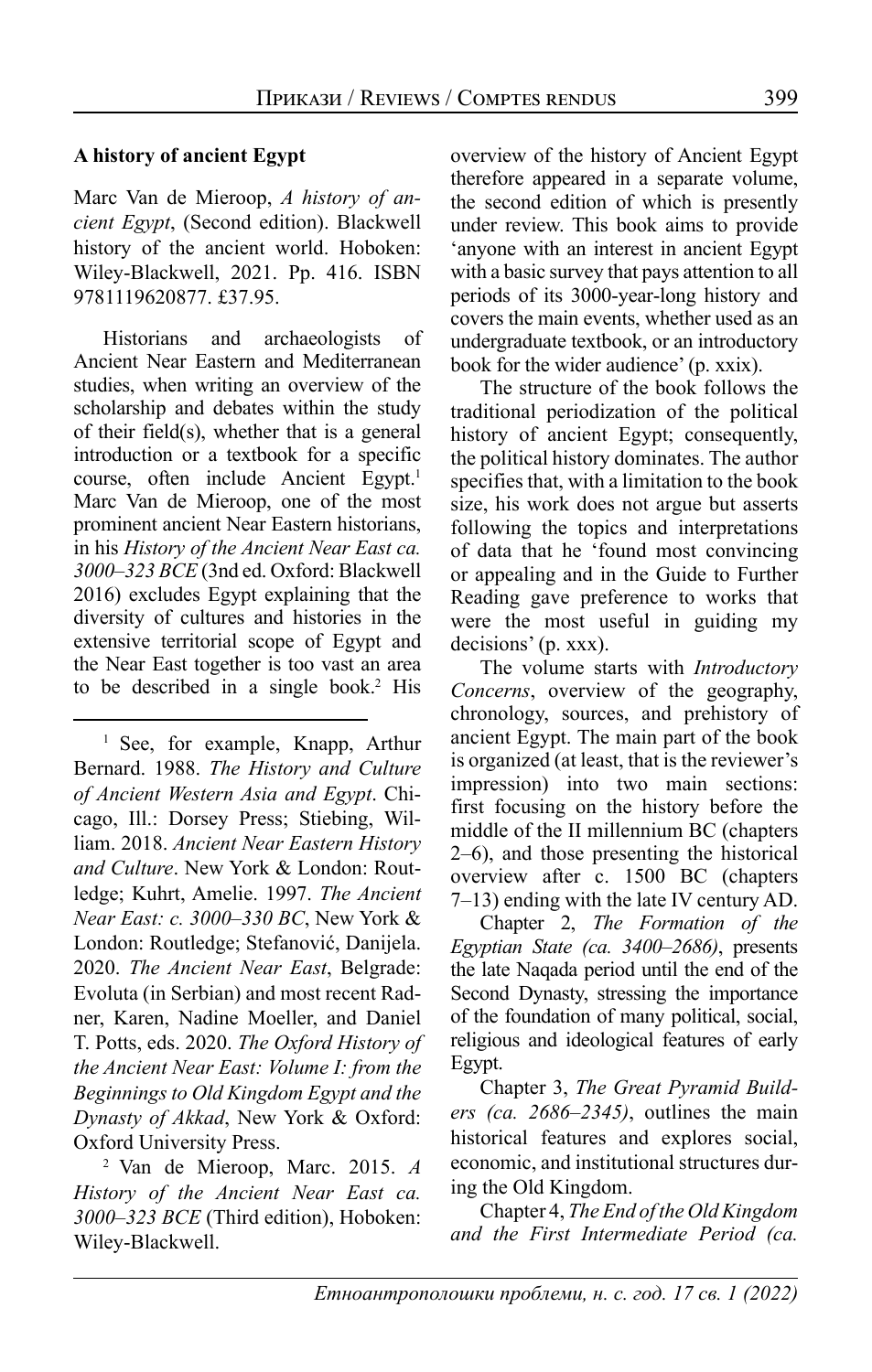*2345–2055)*, highlights the political fragmentation of the country, and points out the new approaches in historiography and archaeology of Egypt toward the revaluation of available sources for the given period.

The first half of the II millennium BC is dealt with in chapters 5–6: *The Middle Kingdom (ca. 2055–1650)* and *The Second Intermediate Period and the Hyksos (ca. 1700–1550)*. The section outlines a period of transformation in Egyptian history starting with the unification of the country under Mentuhotep II, the marking of the beginning of the Middle Kingdom, followed by royal military exploits of the Twelfth Dynasty that brought Egypt's annexation of Nubia (an expression which is, in the reviewer's opinion, far more suitable for determining Egyptian policy toward Nubia, than colonisation, the term which is nowadays more or less generally accepted in Egyptology), a period of decline during the Thirteenth Dynasty, and the rise of new hybrid political powers ('domination of Hyksos').

With chapter 7, *The Birth of Empire: The Early 18th Dynasty (ca. 1550–1390)*, a reader, especially if familiar with the history of ancient Egypt and the history of the Ancient Near East, becomes aware that Van De Mieroop's book is far more than another general overview. Although the historians and archaeologists of the Ancient Near East touch upon history and archaeology of ancient Egypt, especially when dealing with political processes and societal features from the mid of the II millennium BC on, and which by all means need to be so, Egyptology, with very few exceptions, still tends to be isolated in her own Nile valley world. As far as the Near Eastern historian cannot understand the nature of Egyptian presence in the Levant during the Ramesside era without knowing all domestic (political and economic) and international processes leading to it, even more an historian of Ancient Egypt cannot understand, for example, the reasons for the collapse of the Ramesside imperial system, without being aware of all processes and single events leading to it in its Near Eastern background. Perhaps to an even greater extent, the same applies to the history of the 1st millennium BC.

While outlining the reestablishment of the newly unified Egypt, and its extensive international policy, from Ahmose's expulsion of the Hyksos to the Thutmosids' extensive campaigns in Nubia, Syria, and Palestine, Van De Mieroop stresses the process behind these individual events in order 'to understand both Egypt's international affairs and its domestic issues' (p. 148). The emergence of the New Kingdom in Egypt coincided with the rise of an entirely new world system, with large territorial states, such as Kassites, Babylonia, Assyria, Mitanni, and the Hittite state. Only western Syria and Palestine remained politically fragmented, and as such, an area over which powerful neighbouring powers fought, including Egypt. Egypt was an important link within the *Club of the Great Powers*, 'whose members exchanged diplomatic messages, gifts, and brides. They engaged in wars but also concluded peace treaties and alliances. Egypt was a very active participant in the system, but not the dominant one – no single state was – and unlike in its earlier international affairs, it could not dictate the rules of engagement' (p. 148).

Chapter 8, *The Amarna Revolution and the Late 18th Dynasty (ca. 1390–1295)*, summarises the political situation in Egypt and abroad, starting with the reign of Amenhotep III and then focuses on Akhenaton's religious reforms. Although often marked as one of the ages of Egyptian international supremacy, Van De Mieroop rightly states that in a given period Egypt's world domination was a fiction and that